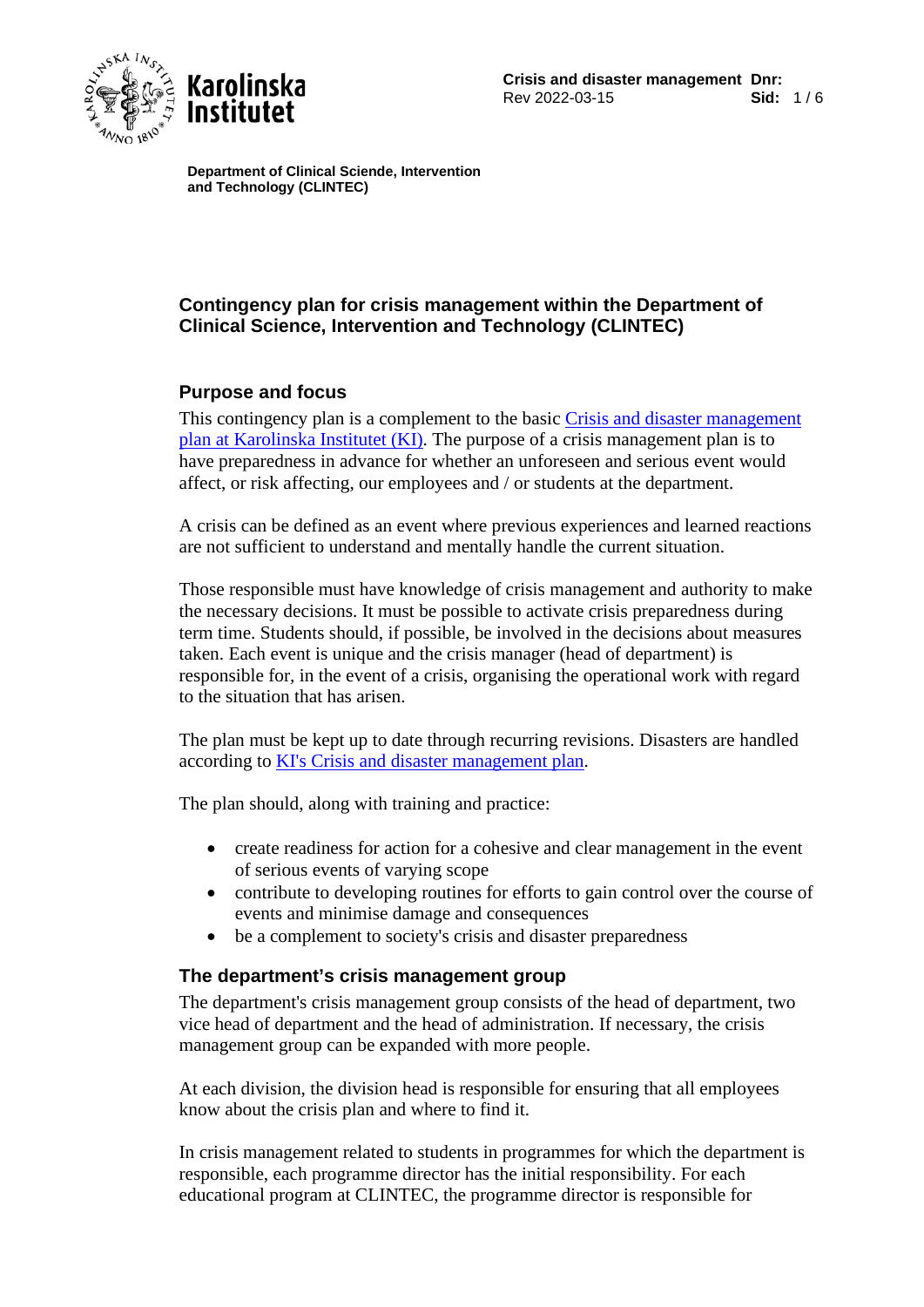ensuring that information for lecures and students is available on the programme website.

In crisis management related to students who take courses where the department does not have programme responsibility (e.g., the Study Programme in Medicine), the director of studies / course director has the initial responsibility. The Study Programme in Medicine programme board has its own crisis management plan on its programme website.

### **Definitions of major and minor crises**

#### **Major crises, serious incidents, and major accidents**

"A difficult, often hasty situation with personal, material or ethical and trust damage or with imminent danger of damage. Alternatively, a difficult situation that arises through an insidious process."

The incident requires immediate and coordinating action within the authority to minimise the consequences. *Managed by KI's central crisis management group*. <https://staff.ki.se/crisis-and-disaster-management>

#### **Minor crises, less serious incidents / accidents**

Material or personal injuries that only affect operations within the own department and that are not included in the concept of serious incident. Managed by the head of department and the department's crisis management group. In general, the head of department informs the president about the crisis. The president decides whether the crisis is to be handled by KI's central crisis management group

### **CLINTEC's crisis and disaster management plan covers the three stages into which crises can be divided:**

#### **1. The acute phase**

– Save lives and take immediate action to limit damage and convene the crisis management organisation.

#### **2. The crisis management phase**

– Provide crisis support to staff, ensure that the prioritised processes work, communicate internally and externally.

#### **3. The decline phase**

– Handle all the extra work created by the crisis and make use of the experience.

### **When something happens**

#### **Events that result in material / physical damage or accidents**

In case of acute danger to life, health, and property, contact **SOS Alarm (00) 112** to get to the rescue service, ambulance, or police.

Call KI´s emergency number 08-524 80 100 to inform the central crisis management to get help with:

- Risk of or ascertained serious personal, environmental or property damage.
- Deaths in the workplace.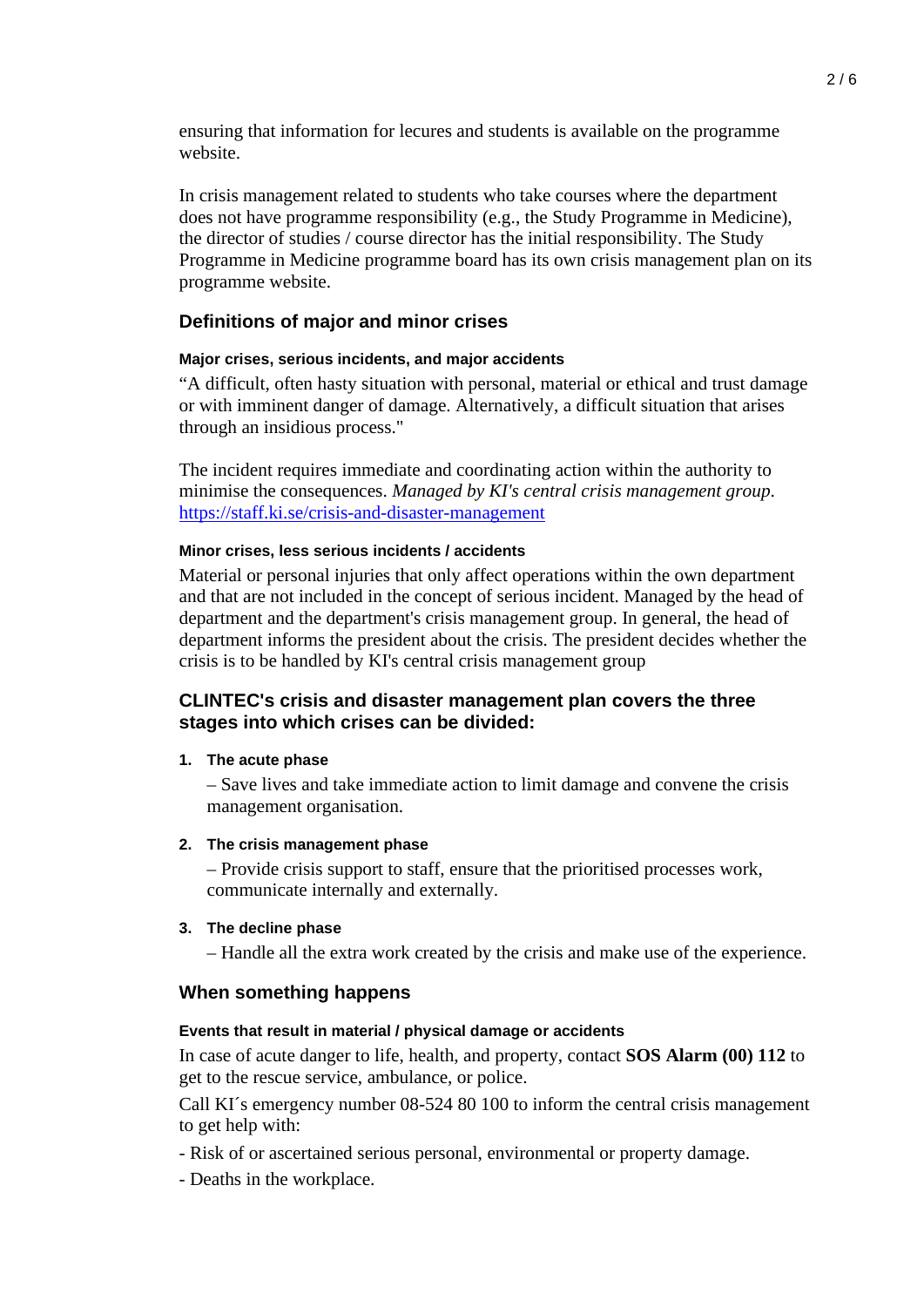In the event of an accident or serious incident, also contact your manager, head of department, head of administration or someone else in the crisis management group at CLINTEC (see below).

#### **Events that result / can result in intangible / psychosocial injuries**

Caring for each other includes being vigilant about the person / persons who have been exposed to events that may result in temporary psychosocial problems or crises. If there are people around you who have been through events that can trigger psychosocial problems or crises - talk to them. You can ask them to contact their manager, head of department, head of administration or HR function at the local level. If it is judged that additional support is needed, the occupational health service or the central HR function can be contacted.

### **Crisis management group at CLINTEC**

| <b>Function</b>                                           | <b>Person</b>    | <b>Contact details</b>                  |
|-----------------------------------------------------------|------------------|-----------------------------------------|
| <b>Head of Department</b>                                 | Lars Henningsohn | 08-585 877 16<br>lars.henningsohn@ki.se |
| Vice Head of Dept,<br><b>Chair Work Environment Group</b> | Magnus Nilsson   | 073 640 2021<br>magnus.nilsson@ki.se    |
| Head of Administration                                    | Pille Ann Härmat | 08-524 877 41<br>pilleann.harmat@ki.se  |

Avonova Health, occupational health service, has telephone number 08-120 124 10.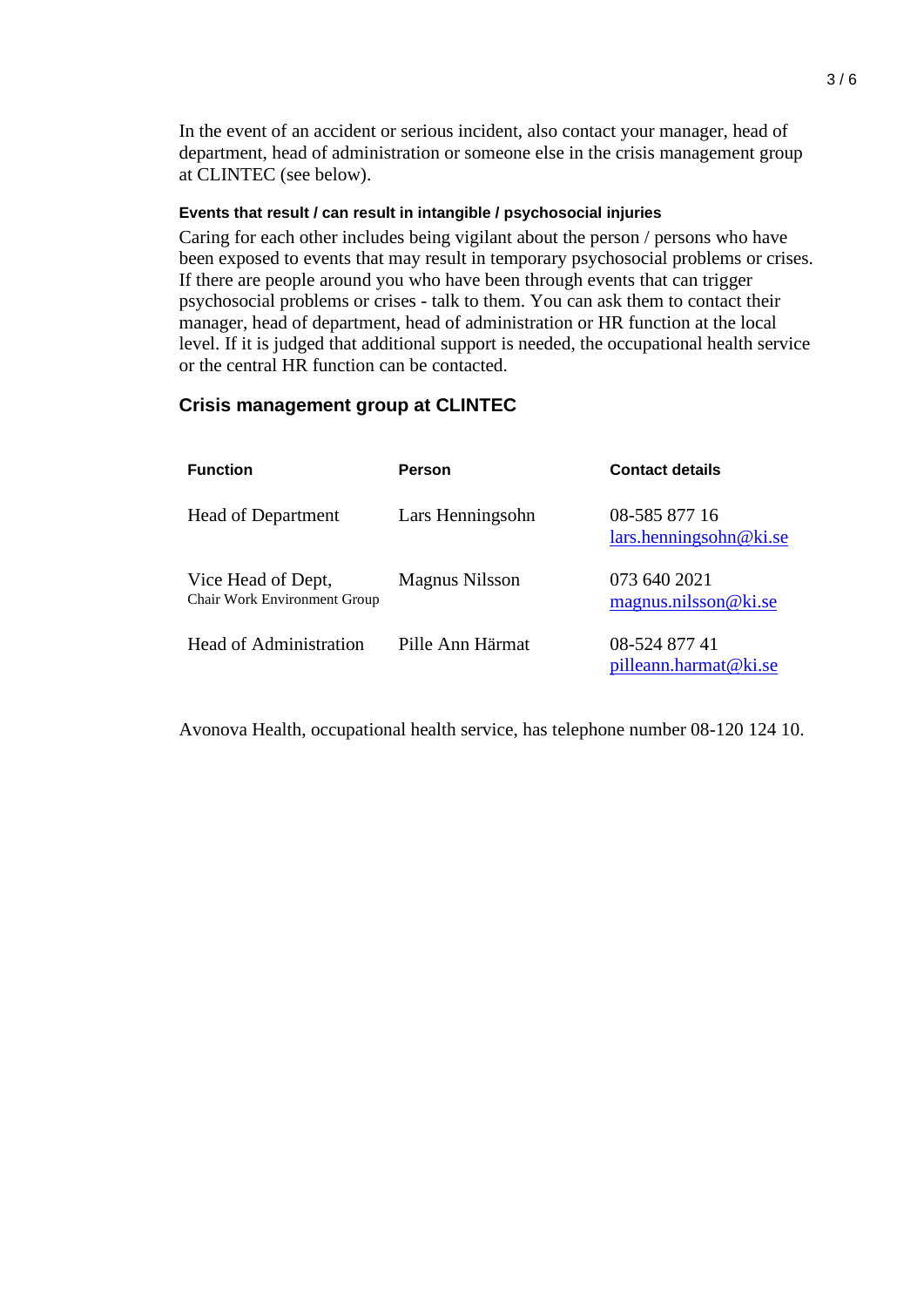# **Appendix 1 - Specific crisis management plan for students in study programmes at CLINTEC**

# **Purpose**

The plan refers to events that affect a course, a small group, or an individual student within the study programs. Applicable exchange students, see link: [https://education.ki.se/if-anything-should-happen-abroad.](https://education.ki.se/if-anything-should-happen-abroad) The plan is updated annually. The plan must make it possible to take the necessary support measures immediately when a student or a group of students suffers a traumatic event. The plan follows the Swedish Work Environment Authority´s (Arbetarskyddsstyrelsen) provisions on first aid and crisis support (AFS1999: 7).

# **When something happens**

In case of acute danger to life, health, and property, contact **SOS Alarm (00) 112** to get to the rescue service, ambulance, or police.

## Call KI´s emergency number **08-524 80 100 to inform the central crisis management to get help with:**

- Risk of or ascertained serious personal, environmental or property damage.

- Deaths in the workplace (with workplace including also *VIL-placements*, studies at other locations).

# **Crisis management**

Contingency plan for crisis management within the study programmes at CLINTEC. This contingency plan is a complement to the department's contingency plan (see above) for crisis management. Disasters are handled according to KI's disaster plan <https://staff.ki.se/crisis-and-disaster-management> .

# **Crisis managers**

Crisis managers are the programme directors within each programme at the Department. Regarding the Study Programme in Medicine respective course/section director.

| Programme                                                        | <b>Programme director</b> | <b>Contact details</b>                     |
|------------------------------------------------------------------|---------------------------|--------------------------------------------|
| Study Programme in<br>Audiology                                  | Åsa Skjönsberg            | 08-524 889 60<br>asa.skjonsberg@ki.se      |
| Study Programme in<br>Speech and Language<br>Pathology           | Sofia Strömbergsson       | 08-524 889 53<br>sofia.strombergsson@ki.se |
| Study Programme in<br>Radiography                                | Carina Stenman            | 08-<br>carina.stenman@ki.se                |
| Clinical Medicine -<br>Surgery, (Study<br>Programme in Medicine) | Lars Henningsohn          | 08-585 877 16<br>lars. henningsohn@ki.se   |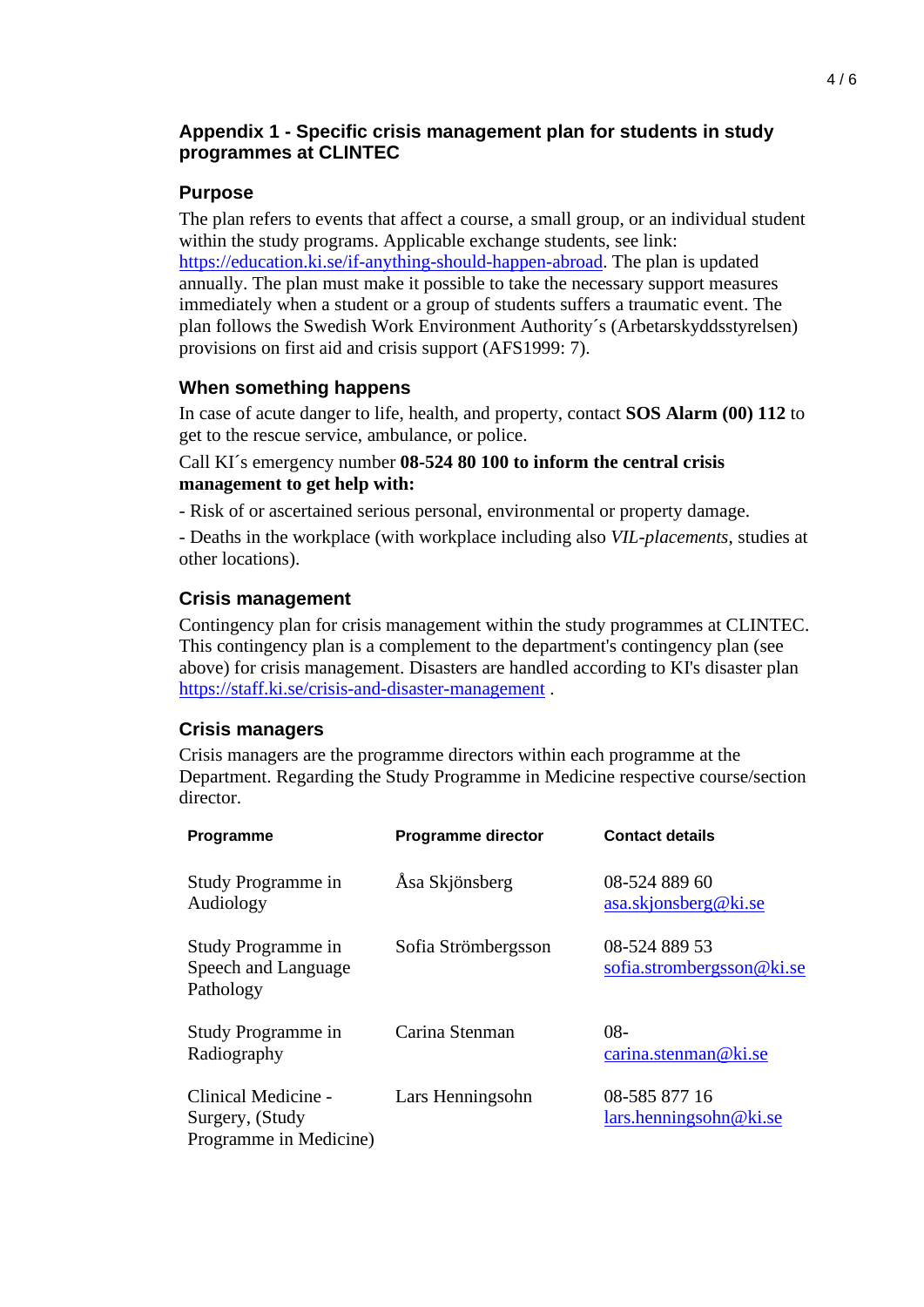Crisis managers must have knowledge of crisis management and the authority to make the necessary decisions. Emergency preparedness must always be able to be activated during term time.

Course representatives (students) must be involved in the decisions about measures that are taken.

## **Actions**

### **Information**

- *1. Internally*
	- a. Contact The Student Health Centre (Studenthälsan) which is available from 8 am to 4 pm.
	- b. Inform the department's and the programme's crisis management team
	- c. Inform the head of the education department, the chairman of the Medical Association, the head of environment and security unit at KI
	- d. Inform other stakeholders (lectures, administrative staff, lectures at the clinic)

Oral information is always preferable. Written electronic information such as e-mail or publication on course websites may, however, sometimes be needed as a supplement. **Responsible: Crisis manager**

In the event of death, Ladok and the *Infopunkten* need to be informed. **Responsible: Study counselor.**

### *2. Externally*

Persons outside KI (for example relatives) must be informed by the person responsible for crisis management. **Responsible: Crisis manager at the department**

# **Support and processing**

### **1. Informal meetings and conversations**

After traumatic events, the crisis manager must make it easier for victims and others to hold informal meetings and have conversations by, for example, cancelling teaching, providing premises, and ensuring that teachers are available. The Student Health Centre and the student chaplains can participate if necessary. **Responsible: Crisis manager**

### **2. Formal meetings**

Groups that are not directly affected by the incident may still be affected and must be informed by the crisis manager and have the opportunity to ask questions. The Student Health Centre and the student chaplains can participate if necessary. **Responsible: Crisis manager.**

### **3. Debriefing**

The processing of traumatic events shall be planned as soon as possible after the incident together with the Student Health Centre and carried out by persons specially